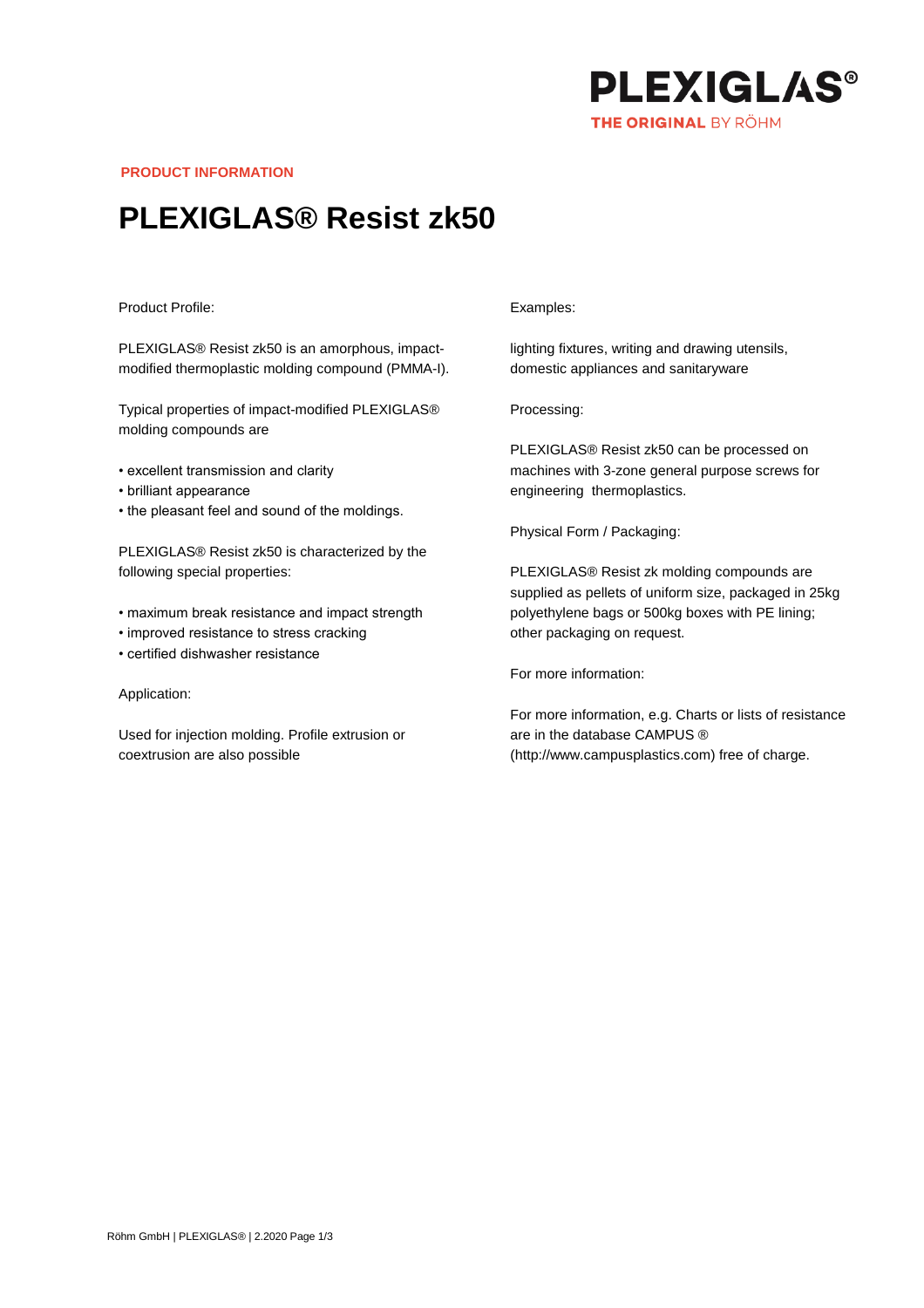# Properties:

|                                          | <b>Parameter</b>   | <b>Unit</b>            | <b>Standard</b> | <b>PLEXIGLAS® Resist</b><br>zk50 |
|------------------------------------------|--------------------|------------------------|-----------------|----------------------------------|
| <b>Mechanical Properties</b>             |                    |                        |                 |                                  |
| <b>Tensile Modulus</b>                   | 1 mm/min           | <b>MPa</b>             | <b>ISO 527</b>  | 950                              |
| <b>Yield Stress</b>                      | 50 mm/min          | <b>MPa</b>             | <b>ISO 527</b>  | 25                               |
| <b>Yield Strain</b>                      | 50 mm/min          | %                      | <b>ISO 527</b>  | 5                                |
| Charpy Impact Strength                   | 23°C               | kJ/m <sup>2</sup>      | ISO 179/1eU     | n.b.                             |
| Charpy Notched Impact Strength           | $23^{\circ}$ C     | kJ/m <sup>2</sup>      | ISO 179/1eA     | 13                               |
| <b>Thermal Properties</b>                |                    |                        |                 |                                  |
| Vicat Softening Temperature              | B/50               | °C                     | <b>ISO 306</b>  | 75                               |
| <b>Glass Transition Temperature</b>      |                    | °C                     | ISO 11357       | 115                              |
| Temp. of Deflection under Load           | 0.45 MPa           | °C                     | <b>ISO 75</b>   | 73                               |
| Temp. of Deflection under Load           | 1.8 MPa            | °C                     | <b>ISO 75</b>   | 70                               |
| Coeff. of Linear Therm. Expansion        | $0 - 50^{\circ}$ C | $E-5$ / $\mathrm{K}$   | ISO 11359       | 15                               |
| Flammability UL 94                       | $1.5 \text{ mm}$   | Class                  | IEC 60695-11-10 | <b>HB</b>                        |
| <b>Rheological Properties</b>            |                    |                        |                 |                                  |
| Melt Volume Rate, MVR                    | 230°C / 3.8kg      | cm <sup>3</sup> /10min | <b>ISO 1133</b> | 0.1                              |
| <b>Optical Properties</b>                | $d=3$ mm           |                        |                 |                                  |
| Luminous transmittance                   | D65                | %                      | ISO 13468-2     | 89                               |
| Refractive Index                         | 589nm/23°C         |                        | <b>ISO 489</b>  | 1.49                             |
| <b>Other Properties</b>                  |                    |                        |                 |                                  |
| Density                                  |                    | g/cm <sup>3</sup>      | ISO 1183        | 1.12                             |
| <b>Humidity Absorption</b>               | 23°C / 50%         | $\%$                   | <b>ISO 62</b>   | 0.42                             |
| <b>Recommended Processing Conditions</b> |                    |                        |                 |                                  |
| <b>Predrying Temperature</b>             |                    | °C                     |                 | max. 65                          |
| Predrying Time in Desiccant-Type Drier   |                    | h                      |                 | $2 - 3$                          |
| Melt Temperature                         |                    | °C                     |                 | $230 - 240$                      |
| Mold Temperature (Injection Molding)     |                    | °C                     |                 | $50 - 70$                        |

All listed technical data are typical values intended for your guidance. They are given without obligation and do not constitute a materials specification.